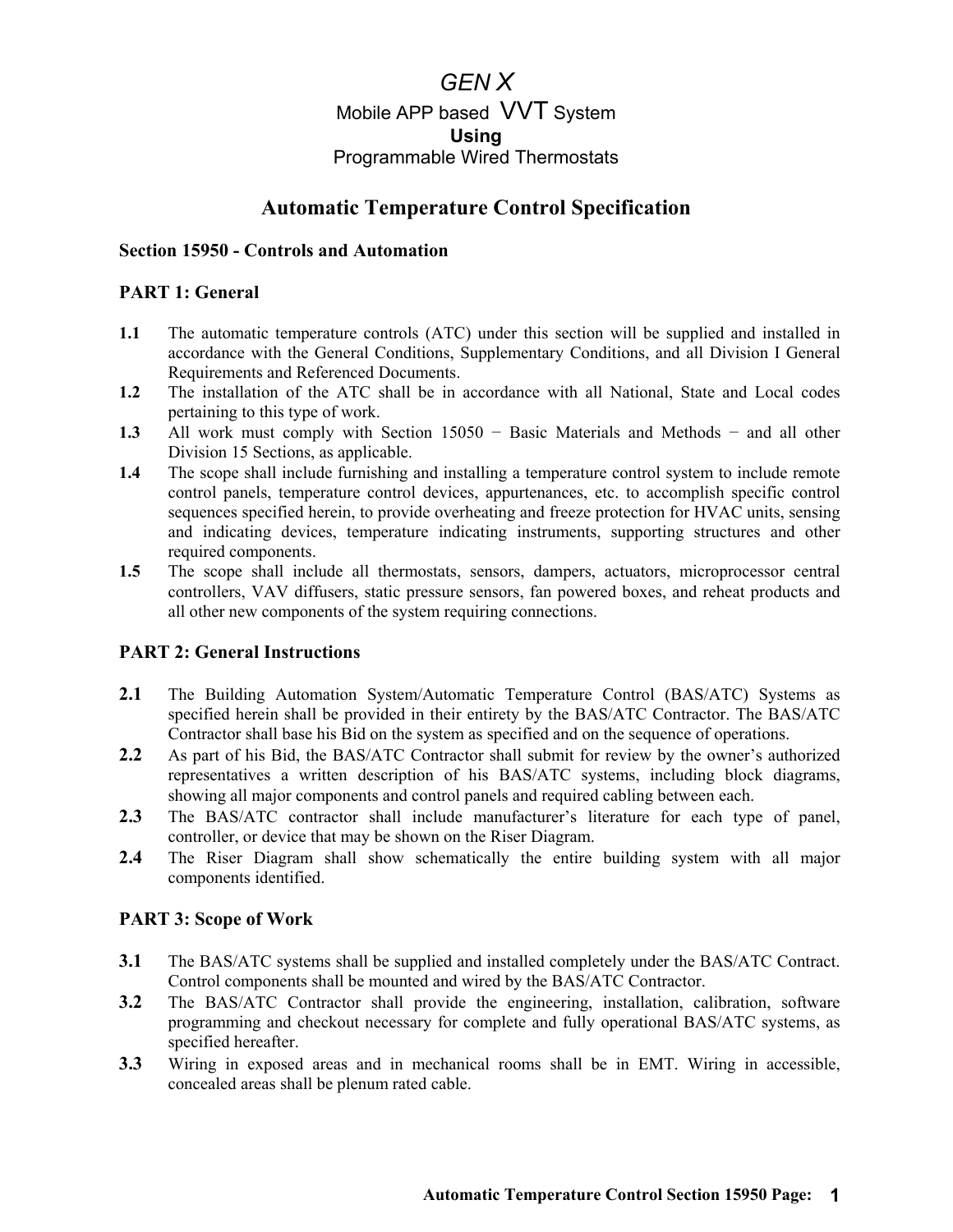#### **PART 4: Submittals**

- **4.1** The following data/information shall be submitted for approval:
- **4.2** Complete sequence of operation.
- **4.3** Control system drawings, including all pertinent data, to provide a functional operating system.
- **4.4** Damper schedules showing size, configuration, capacity and location of all equipment.
- **4.5** Data sheets for all hardware control components.
- **4.6** A description of the installation materials including conduit, wire, flex, etc.
- **4.7** Thermostat/Sensor locations.
- **4.8** Control panel locations.
- **4.9** Provide as part of the submittal five copies of all data and control drawings.

#### **PART 5: Qualifications**

- **5.1** The BAS/ATC Contractor shall have an office within a 100-mile radius of the job site, staffed with factory trained personnel capable of providing instruction, routine maintenance and 24-hour emergency maintenance service for all system components.
- **5.2** The BAS/ATC Contractor shall have a minimum of three years' experience installing and servicing similar microprocessor based control systems.
- **5.3** The Contractor shall be prepared to provide evidence of this history as a condition of acceptance and approval prior to bidding.

#### **PART 6: System Description**

- **6.1** The SYSTEM shall be a commercial modulating Auto Changeover Building Automation System with modulating Bypass that controls a single HVAC unit and supports 2 - 20 modulating zones per RTU or split system. Zones shall be controlled via wired programmable thermostats, and a mobile web based App to configure and monitor system operation. The *GEN X* control panel shall be Universal and support Gas/Electric or Heat Pump applications with two cooling stages and three stages of Heat.
- **6.2** The system shall be BACnetIP compatible.
- **6.3** Zone dampers shall be fully modulating with elliptical dampers. The system shall poll each thermostat every 60 seconds to evaluate the number of heating and cooling calls in the System. Control decisions shall be Vote based. A priority selection device shall be available to weight or add priority to one or more zones from the mobile App. Priority selections shall be 0, 1, 2, or 3 votes selectable for each thermostat independently. System shall also provide an Opposed Call feature to address maverick or rouge zones in the system.
- **6.4** Mobile App shall digitally display outside air temperature and Leaving and Return Air Temperatures at all times from the unit and provide for an adjustable setting for cooling and heating cut out set points. Occupied and unoccupied set up and set back capability shall also be available with  $2 - 8$ -hour override capability. A thermostat locking function shall be available from the App with minimum local control at each thermostat in the system.
- **6.5** The System shall provide full control of HVAC heating and cooling equipment in multiple zone applications. System shall also support non zoned RTU or split systems networked into the system and all systems and zones shall be accessible to view, monitor and control from the mobile App.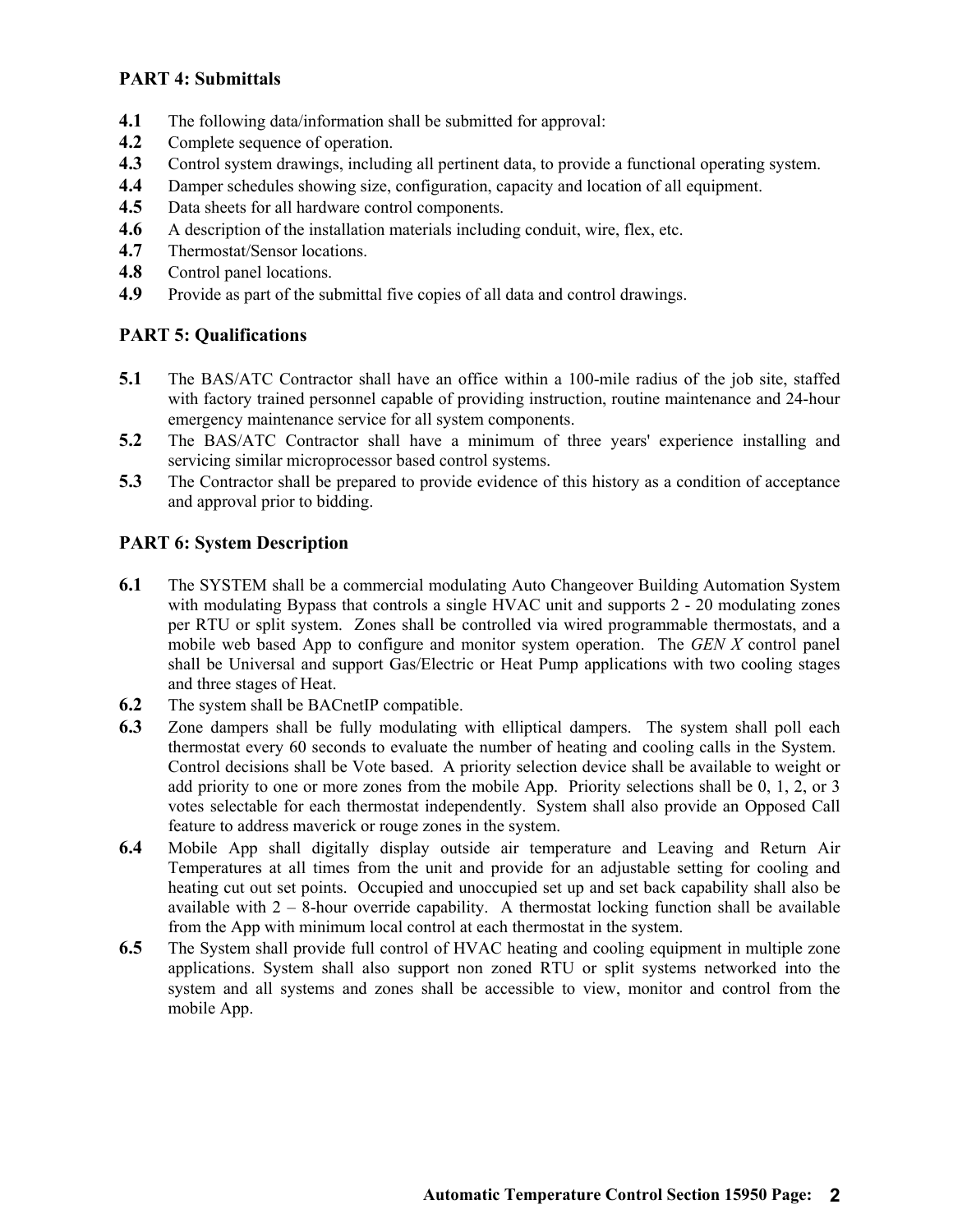#### **PART 7: Control Manufacturer**

- **7.1** The control system will be the *GEN X* VVT Zoning System, as manufactured by Zonex Systems, Huntington Beach, CA. Any substitution of the above specified control system will require a 10-day prior approval by the engineer.
- **7.2** For pricing, contact the factory at 800-228-2966 or visit www.zonexproducts.com
- **7.3** For substitution, submit a complete description, engineering data, and names of existing installations of substitute products.
- **7.4** Be prepared to provide a field inspection by the engineer, if he chooses to observe the actual installation of proposed substitution.

#### **PART 8: Stand Alone System Controller**

- **8.1** Each zoned HVAC unit shall contain a stand alone microprocessor controller capable of supporting up to 20 modulating zones, to be controlled with wired thermostats or sensors on site or remotely via a mobile App (Model *GEN X – VVT).*
- **8.2** The system controller shall be universal and equipped to handle Gas / Electric or Heat Pump units and will communicate and power all zones with one twisted 3 wire data link and 24-volt AC power daisy chained stat to stat. System controller shall power all modulating zone dampers in the system with no more than  $1 - 24V 100 VA$  transformer.
- **8.3** The system controller will be automatic changeover logic. The system utilizes first call priority and majority rule operation. System must address or have the ability to address opposing calls. When a call is made to the system, the HVAC system will be turned on to the proper mode. During the operation of the HVAC unit the GEN X system controller will poll all zones every 60 seconds to determine that the majority of zones are being satisfied and not wanting the opposite mode.
- **8.4** If the majority of the zones want the opposite mode during the polling, the changeover to the opposite mode will start after a maximum of five minutes in the existing mode to attempt to satisfy all calls in this mode. After five minutes, the existing mode of operation is terminated with the blower continuing to purge the system for 240 seconds. After the purge cycle is completed, the dampers will take 90 seconds to reposition themselves for the opposite mode. After the dampers reposition themselves, the opposite mode is energized. If the system has satisfied all calls, all dampers shall modulate to approximately 40% position for ventilation.
- **8.5** The system controller will communicate to the zone thermostats the mode the system is in, and the zone thermostats will notify the damper of which position to meet that zone's needs.
- **8.6** The system controller shall include an onboard capacity controller and algorithm to protect the HVAC equipment.

#### **PART 9: Mobile APP (Communications Hub)**

- **9.1** Any Thermostat in the system shall be capable of communicating with the *GEN X* Controller to initiate control sequences.
- **9.2** System schedules, i.e. set up and set back times along with days of operation shall be established at the Mobile App.
- **9.3** Set points shall be lockable, either individually or globally, from the mobile App, allowing for minimum temperature adjustment at each local thermostat.
- **9.4** The mobile App shall monitor temperatures, both occupied and unoccupied set points, shall be established either individually or globally from the mobile App.
- **9.5** Second Stage delay operation shall be initiated by time or temperature selection from the App.
- **9.6** The Mobile App shall provide adjustable override hours for system thermostats for 2 8 hours.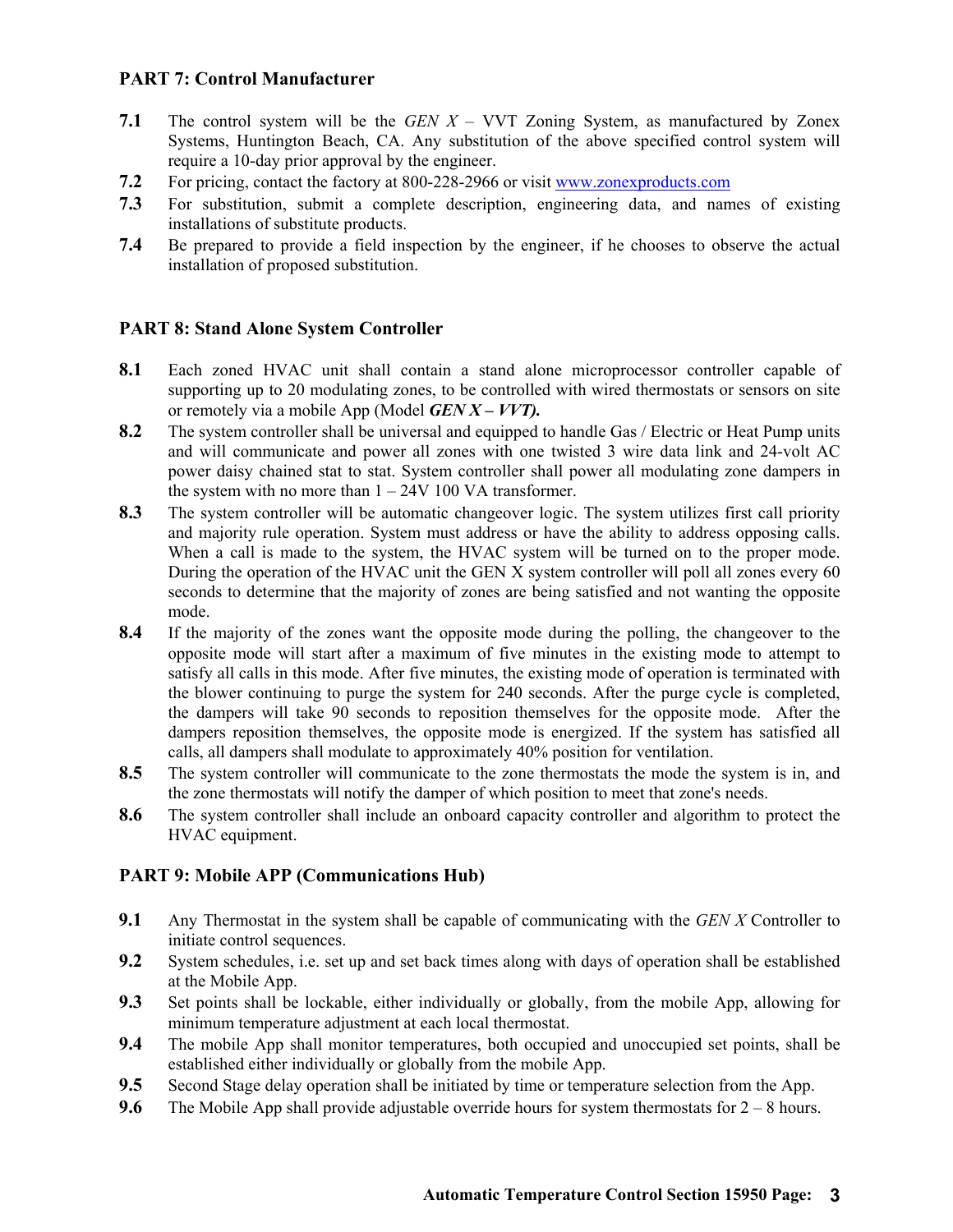- **9.7** App shall provide a selectable fan option for continuous or intermittent operation.
- **9.8** The system shall include an onboard capacity controller and algorithm based on time and discharge air temperature to protect the HVAC equipment. High and low limit protections to protect the coil from freeze up or premature heat exchanger failure shall be built in to allow adjustment and calibration from the App.
- **9.9** System shall be vote based and the mobile App shall provide the ability to establish system priority with 1, 2 or 3 additional votes on one or all thermostats in the system, establishing priority votes to accelerate changeover operation. A "0" or null option shall also be available.
- **9.10** Unit type Gas, Electric, Heat Pump OBO or OBB shall be established from the Mobile APP.
- **9.11** The system controller shall be equipped with an onboard diagnostic routine; accessed via the Mobile APP to ensure the installing contractor his control wiring and communication wiring are operational. E-mail and or text alerts shall be directed if system parameters are not maintained.
- **9.12** The Mobile App shall provide the air balance contractor with the ability to open all zone dampers and energize the fan from the App.
- **9.13** The system controller shall allow the contractor to provide default occupied and unoccupied set points for every thermostat or sensor in the system directly from the Mobile APP.
- **9.14** Maverick or rogue system calls shall be recognized and, if not addressed with a field selectable 15 – 30-minute period, system shall purge and satisfy the maverick call. This feature may be enabled or disabled from the Mobile App.
- **9.15** Temperature format F Fahrenheit or C Celsius shall be selectable at the Mobile APP and, when selected, any and all temperature or sensing devices shall be displayed in that temperature format.
- **9.16** Mobile APP shall provide all time clock functions for the system.
- **9.17** App shall enable / disable vacation scheduling.
- **9.18** Morning warm-up shall be enabled from the Mobile App.
- **9.19** Mobile App shall provide password capability to protect the system and to ensure only authorized operators interact and control the system functions.
- **9.20** GEN X controller shall retain all set points in non-volatile memory.
- **9.21** All Thermostat functions shall be available for review from each system thermostat to streamline service and system trouble shooting.
- **9.22** Alarming and trending shall be configured via Mobile App.
- **9.23** System shall allow alert and alarming and shall send messages via email to up to 3 or more designated contacts.
- **9.24** Manufacturer's Default settings may be established or reset from the Mobile App.

#### **Part 10: Capacity Controller (HVAC Equipment Protection)**

- **10.1** The capacity control receives the heating or cooling signal from the system controller and the cut in and cut out set points established on the Mobile App to regulate the equipment (on and off) to meet the building requirements.
- **10.2** The *GEN X* controller shall be equipped with a Leaving Air Temperature sensor constantly monitoring and displaying the discharge air temperature, along with Return air and Outside air temperatures on the Mobile APP as displayed on the system diagnostics screen.
- **10.3** The capacity control shall have the capability to shut down stages based on a rise or fall in leaving air temperature above or below a fully adjustable range of temperature. The system shall provide protection from short cycling and protect the unit from coil freeze up or overheating the heat exchanger.
- **10.4** Capacity control shall also provide second stage heating or cooling operation based on a fully adjustable timer with a range of  $3 - 30$  minutes in increments of 1 minute. Second stage operation shall be initiated based on time and leaving air temperature or via selectable options on the Mobile App.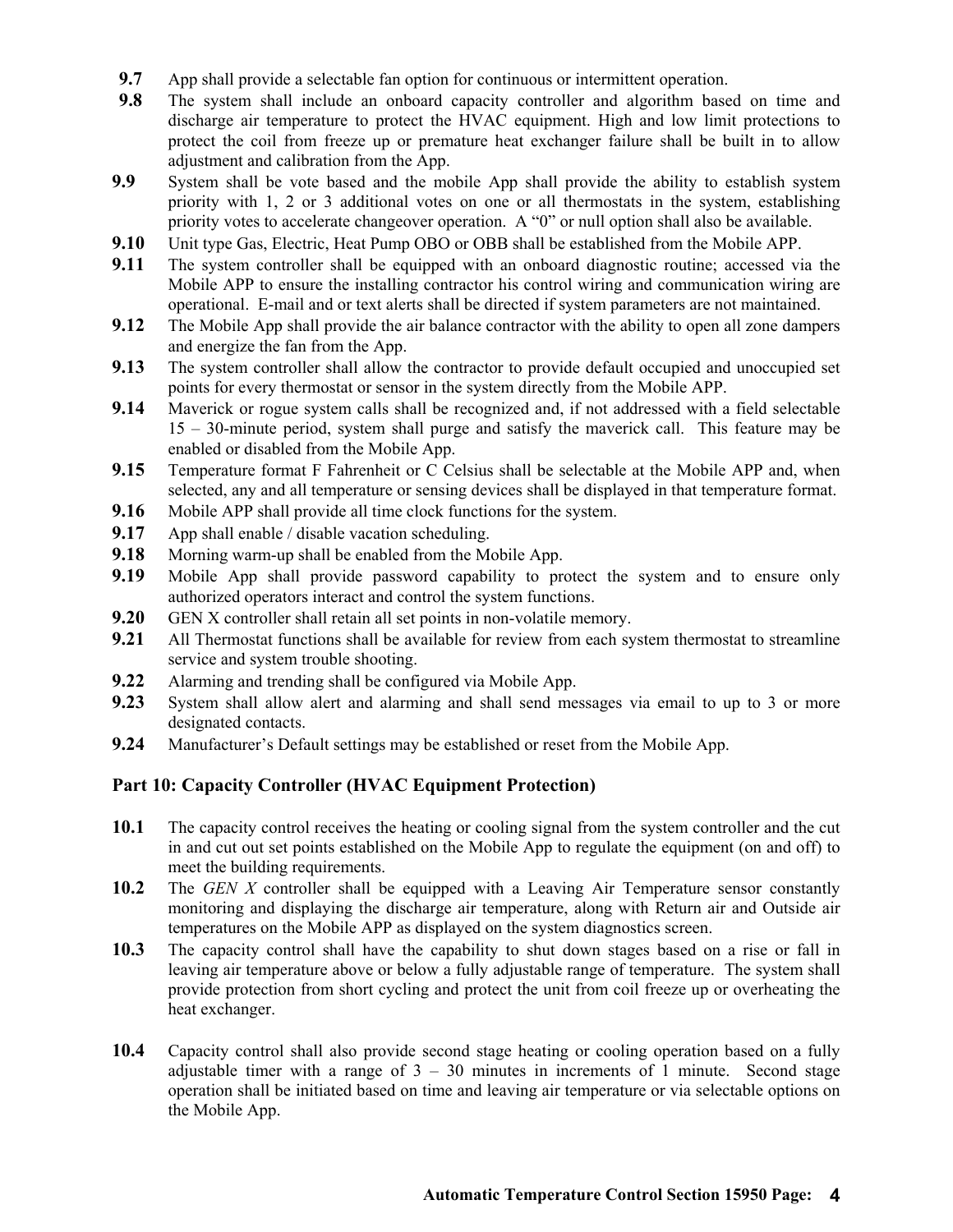#### **PART 11: Zone Temperature Sensors (Zone Thermostats)**

- **11.1** The typical Zone Temperature Sensor or wired thermostat (EzTouchX) will contain all of the electronics to:
- **11.2** Control fully modulating zone dampers and provide for proper temperature requirement.
- **11.3** Include color touch screen control to set independent heating and cooling set points and to contain a minimum two-degree dead band.
- **11.4** The touch screen allows the operator to change or review the thermostat set points along with multiple and selectable thermostat control functions, display options and diagnostic capabilities.
- **11.5** The thermostat, if remotely locked from the mobile App shall provide local control of +/- 2 degrees from the locked heating or cooling set point or "0" degrees if required. The adjustable temperature range is from 55 to 95 degrees F. Celsius display shall also be available.
- **11.6** Each zone thermostat shall contain one microprocessor that receives the current temperature from the space, which communicates to the central *GEN X* control microprocessor via a 3-wire RS 485 data communications link.
- **11.7** The zone thermostat shall have a large digital display showing current space temperature, time, day, current mode of operation and the heating and cooling set points established for that zone.
- **11.8** Each zone thermostat shall also be equipped with an off switch; when initiated, its zone damper will drive to the fully closed position.
- **11.9** Each zone thermostat can control up to three slaved dampers.
- **11.10** Thermostat shall be available with Remote sensor capability and optional infrared occupancy sensors.
- **11.11** When utilizing perimeter electric or hot water baseboard heating for supplemental heating, the thermostat operates a zone damper only for airflow and energizes the supplemental heat when the temperature drops two degrees below set point. At one degree below set point, it signals the system of a heating call. Heat range shall be adjustable at the Mobile App from 2-4 degrees.
- **11.12** When utilizing reheat feature, the thermostat shall energize reheat and modulate damper 40% to provide space temperature heating.
- **11.13** System shall support control and network one or multiple standalone units using the SATouch X color touch screen thermostat integrated into same system, all accessible remotely from the App.

#### **PART 12: Bypass Dampers and Controls**

- **12.1** The modulating bypass damper(s) are to be installed as shown on accompanying drawings. When utilizing a ceiling return, there must be a short return plenum with the bypass directly connected to the supply and return plenum.
- **12.2** When the HVAC unit utilizes an economizer section, the return air inlet to the return air plenum must contain counter balanced dampers to prevent air pressurization of the return air system.
- **12.3** Each round bypass damper (Model STBP) shall consist of 20-22 gauge galvanized metal duct fitted with an elliptical damper to provide linear airflow. The damper shall contain a foam seal to prevent leakage when fully closed. Each damper will contain a full stall 24-volt modulating actuator, which shall not draw more than 2 VA on one drive assembly. The damper shell will be crimped on one end and beaded on both ends for damper rigidity.
- **12.4** Each rectangular bypass damper (Model STCDBP) shall be constructed of a 20-gauge "snaplock" steel frame with S & Drive connections. The total length of the damper will be 16". Dampers 10" and smaller in height will utilize single blade construction; dampers larger than 10" in height will utilize opposed blade construction. The damper blades are of formed steel design with gasketed stops to provide quiet operation and structural integrity.